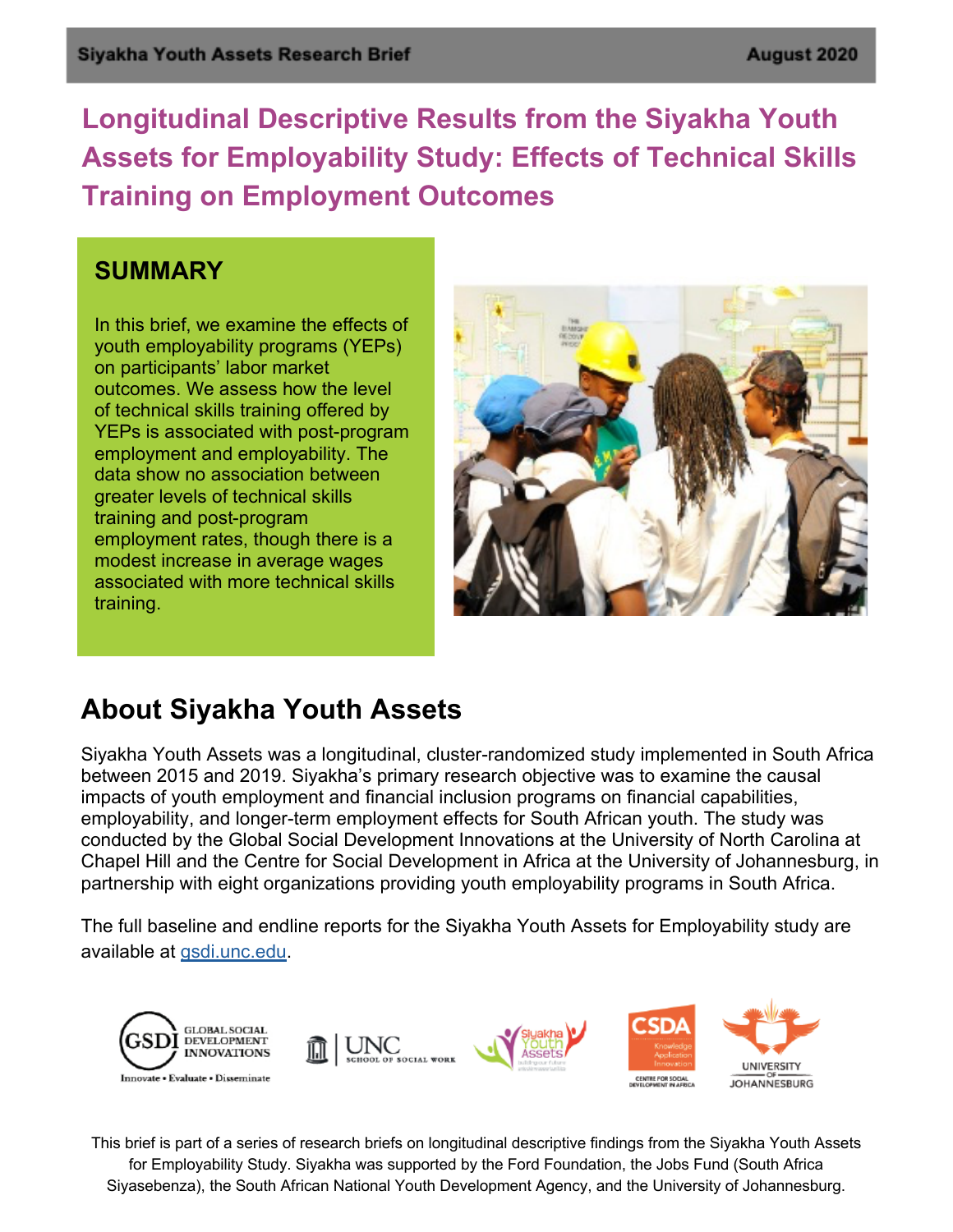# **Background**

The Siyakha study comprised both randomized and non-randomized evaluations of workforce and financial literacy training programs offered to South African youth. The study sought to test the effects of these programs on participants' employment and financial wellbeing outcomes. Data were collected at four points in time, including prior to program participation and at a twoyear follow-up after program completion (Wave 4).

This brief examines the effects of technical skills training on youths' employment and employability outcomes. Technical skills can include computer and software literacy, numeracy, and industry-specific skills education. These skills can be important both for meeting eligibility criteria for positions and for succeeding in the workplace.

Our primary measures of employment and employability include rates of current employment and take-home pay. Other outcomes of interest include job search preparedness—for example, presence of an up-to-date curriculum vita and cover letter; persistence in applying and interviewing for jobs; and expectations around compensation. Changes in participants' employment characteristics between baseline and Wave 4 reflect lasting effects that may be a result of program participation; as such, these pre-post changes are the focus of this brief.

## **Findings**

#### **Technical Skills**

The level of technical skills training offered by YEPs does not appear to be associated with youths' post-program employment outcomes. Participants of programs with a core emphasis on technical skills training were, at Wave 4, no more likely to be employed than their counterparts in programs with only a moderate focus on technical skills (see Figure 1).



*Figure 1. Proportion of participants employed by level of technical skills training over time.*